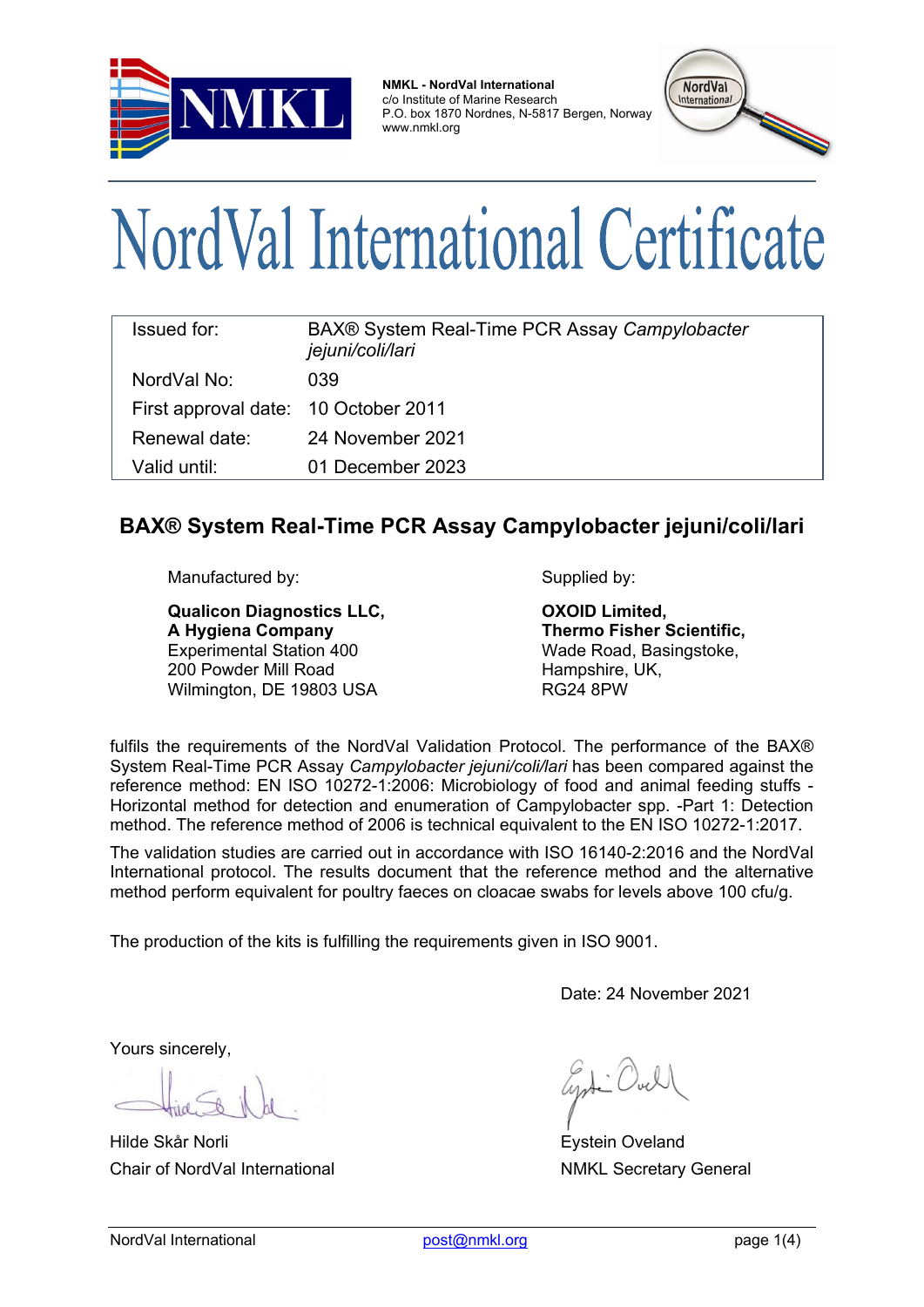

## **PRINCIPLE OF THE METHOD**

The method is a direct method without enrichment step.

The BAX® system uses the Polymerase Chain Reaction (PCR) to amplify specific DNA fragments, which are stable an unaffected by growth conditions. Each fragment is a genetic sequence that is unique to the targeted organisms, thus providing a highly reliable indicator that the organisms are present. The BAX® system simplifies the PCR process by combining the requisite PCR reagents into a stable dry manufactured tablet already packaged inside the PCR tubes. The BAX® system Q7 instrument uses multiple filters to measure signal at the end of each cycle and report results for each target in less than 90 minutes.

In the method performance study, the lysis reagents were prepared by adding 150 µl protease to 12 ml bottles of lysis buffer. After collection of 2 cloacae swabs (2 cotton swabs are used for cloacae sampling in 25 chickens [1 cotton swaps represent then 12 or 13 chickens]), the swabs were placed into vial containing 2 mL of 0.9% sodium chloride and 0.1% peptone. For each test sample, 50 µl of the sample were added to 200 µl prepared lysis reagent in cluster tubes. The tubes were lysed for 20 minutes at 37  $\pm$ 2° C, inactivated for 10 minutes at 95  $\pm$ 3° C followed by 5 minutes in a cooling block.

The PCR tubes were arranged in a rack, and 30 µl lysate was added to the tubes for PCR processing in the BAX® System Real-Time PCR Assay *Campylobacter jejuni/coli/lari*. The results were available within 3 hours.

### **FIELD OF APPLICATION**

The method is applicable for the detection of *C. jejuni, C. coli* and *C. lari* in poultry faeces on cloacae swabs.

#### **HISTORY**

The comparison study was carried out by the Danish Veterinary and Food Administration, Region North in 2009 and the Inclusivity/exclusivity tests were performed at the at the expert laboratory Cherney Microbiological Services, Green Bay, Wisconsin USA for AOAC Research Institute in 2007 The collaborative study was conducted in 2009.

#### **COMPARISON STUDY**

#### **Accuracy, sensitivity, specificity**

60 chicken faeces naturally contaminated, 30 positive with *Campylobacter jejuni* and 30 negative with the following results: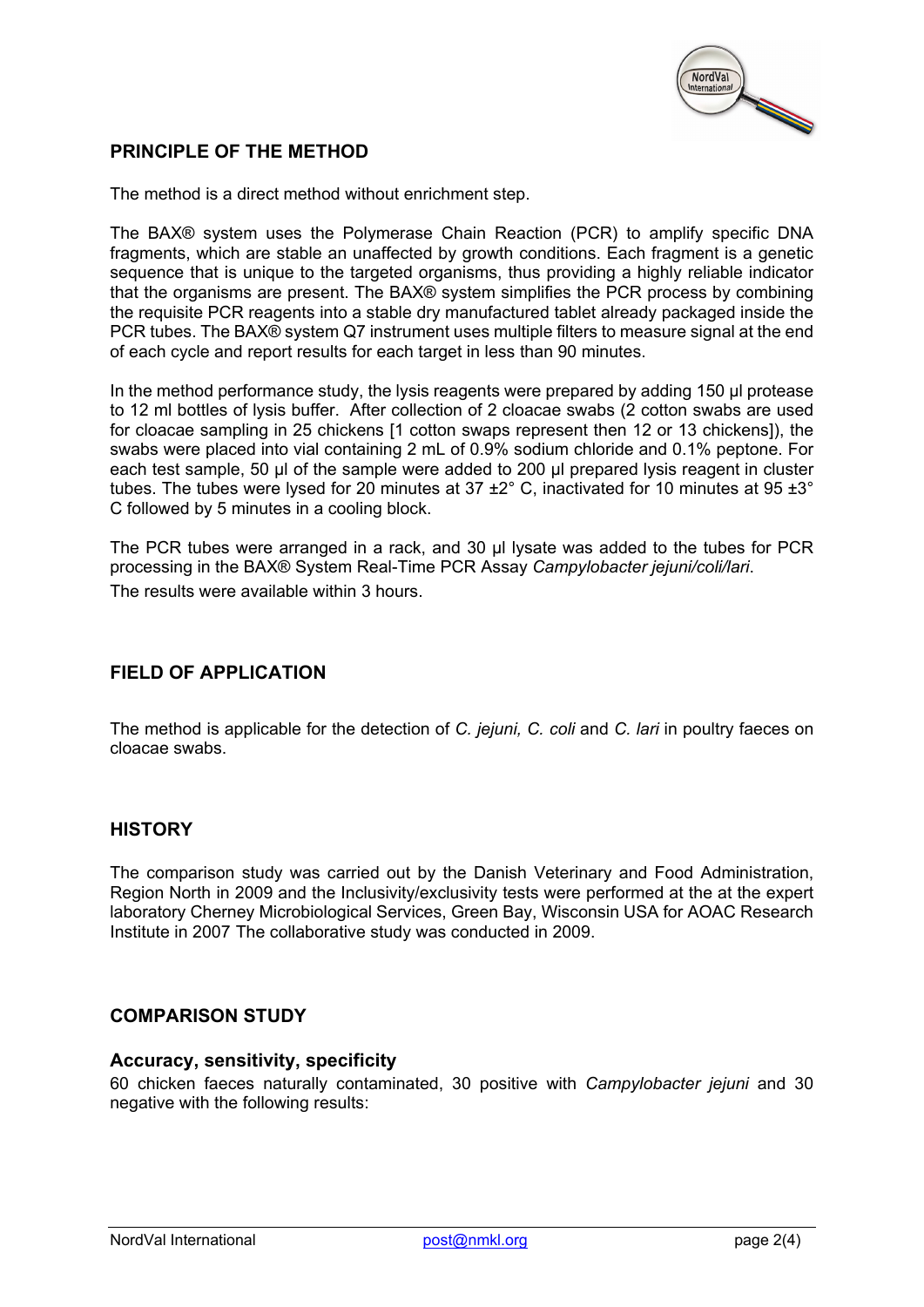

#### Results of the sensitivity study

| <b>Matrix</b> | РA | ΝA | PD | <b>ND</b> | FP | Sum | <b>Relative</b><br><b>Trueness</b><br>RT | <b>Sensitivity</b><br>alternative<br>method $SE_{alt}$<br>$\frac{10}{2}$ | <b>Sensitivity</b><br>reference<br>method SE<br>ref (%) | <b>FPR</b> |
|---------------|----|----|----|-----------|----|-----|------------------------------------------|--------------------------------------------------------------------------|---------------------------------------------------------|------------|
| Cloacae swabs | 30 | 30 |    |           |    | 60  | 100%                                     | 100%                                                                     | 100%                                                    |            |

PA = number of obtained results that are positive with both the alternative and the reference method

NA = number of obtained results that are negative with both the alternative and the reference method.

PD = number of obtained results that are positive with the alternative method and negative with the reference method (possible false positive)

ND = number of obtained results that are negative with the alternative method and positive with the reference method (possible false negative)

FP = False positive test result. Positive result by the tested method that is actually confirmed as a negative result

FPR = False positive ratio.

The agreement between the alternative and the reference method is very good (Kappa > 0.80).

#### **Detection Level**

The limit of detection for the ISO method is between 1-10 cfu/g (about 3 when estimated according to trimmed Spearman-Karber) and for the BAX® method it is closed to 100 cfu/g, (95 cfu/g when estimated according to trimmed Spearman-Karber). The detection level is higher for BAX® Q7 than the reference method, due to smaller sample volume of the BAX® assay and because samples pass through an enriched step during the ISO reference method.

For levels above 100 cfu/g the sensitivity is satisfactory, and so is the agreement between the methods. The relative specificity and accuracy is satisfactory.

#### **Inclusivity/exclusivity**

BAX ® system inclusivity results were 100% accurate for 52 Campylobacter strains of the target species (18 *C. jejuni*, 15 *C. coli*, and 19 *C. lari*). Exclusivity results were 100% accurate for 38 non-target strains. Thus, the inclusivity and exclusivity are satisfactory for Campylobacter *jejuni, coli* and *lari* in corresponding matrices.

#### **INTERLABORATORY STUDY**

The interlaboratory study was conducted on *Campylobacter jejuni.* Number of laboratories reporting results: 7 The following results were obtained:

- Sensitivity: 100% for levels above the LOD of the Bax® Q7 method
- Specificity: 100%
- Relative accuracy: 100%
- Kappa: 1.0 for levels above LOD. For levels below LOD, Kappa < 0.80